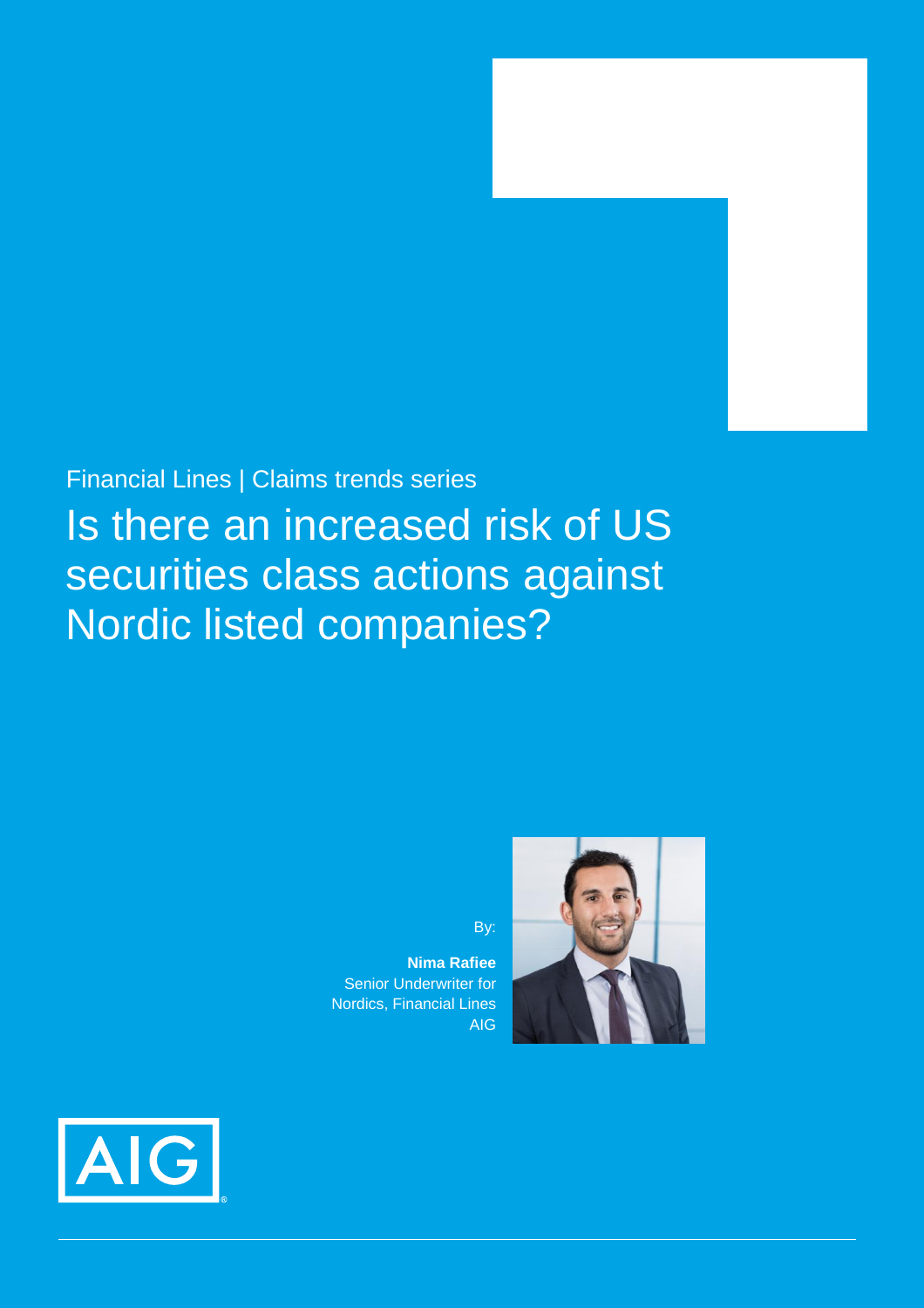# Is there an increased risk of US securities class actions against Nordic listed companies?

**An established way for non-US companies to provide access for US investors to invest in their shares is for such companies to issue American Depository Receipts (ADRs). The least regulated ADRs are the unsponsored Level I ADRs and they have for a long time been considered an effective method with low legal risks from an underwriting and board perspective. Level I ADRs are currently available for approximately 140 Nordic companies including most of the region's large cap. However, following recent US court rulings, a new era with increased legal risks attached to both unsponsored and sponsored Level I ADRs might be coming to age.**

The legal developments regarding the unsponsored Level I ADR market started with a case involving Toshiba following allegations of false and misleading financial statements issued between 2012 and 2015. Class action and legal court cases where brought in the Central District Court of California (the District Court) which were followed by a ruling by the US Court of Appeals for the Ninth Circuit, which was disadvantageous to Toshiba. Currently it is not known if the Supreme Court will review the case

(see a summary below). The uncertainty around the outcome of the case may lead to an increased risk of claims by ADR holders against non-US companies, particularly those under the jurisdiction of the US Court of Appeals for the Ninth Circuit. This could potentially lead to high defense costs and substantial fines and penalties under the US Securities and Exchange Act (the Exchange Act), compared to those imposed outside of the U S..

**Listed companies, underwriters and brokers may want to pay attention to and follow the development of these cases closely. Some of the steps to consider for clients with unsponsored ADRs (see a definition below) are to distance themselves by e.g. considering the following steps:**

- If approached by a depository bank who wants to establish an unsponsored program, the client should not give consent to the requesting bank.
- If such consent has for some reason already been given, the client might want to consider withdrawing such consent.
- The client can make sure to be clear on its Investor Relations website that it has no involvement or responsibility for any unsponsored ADR program so that investors are aware.

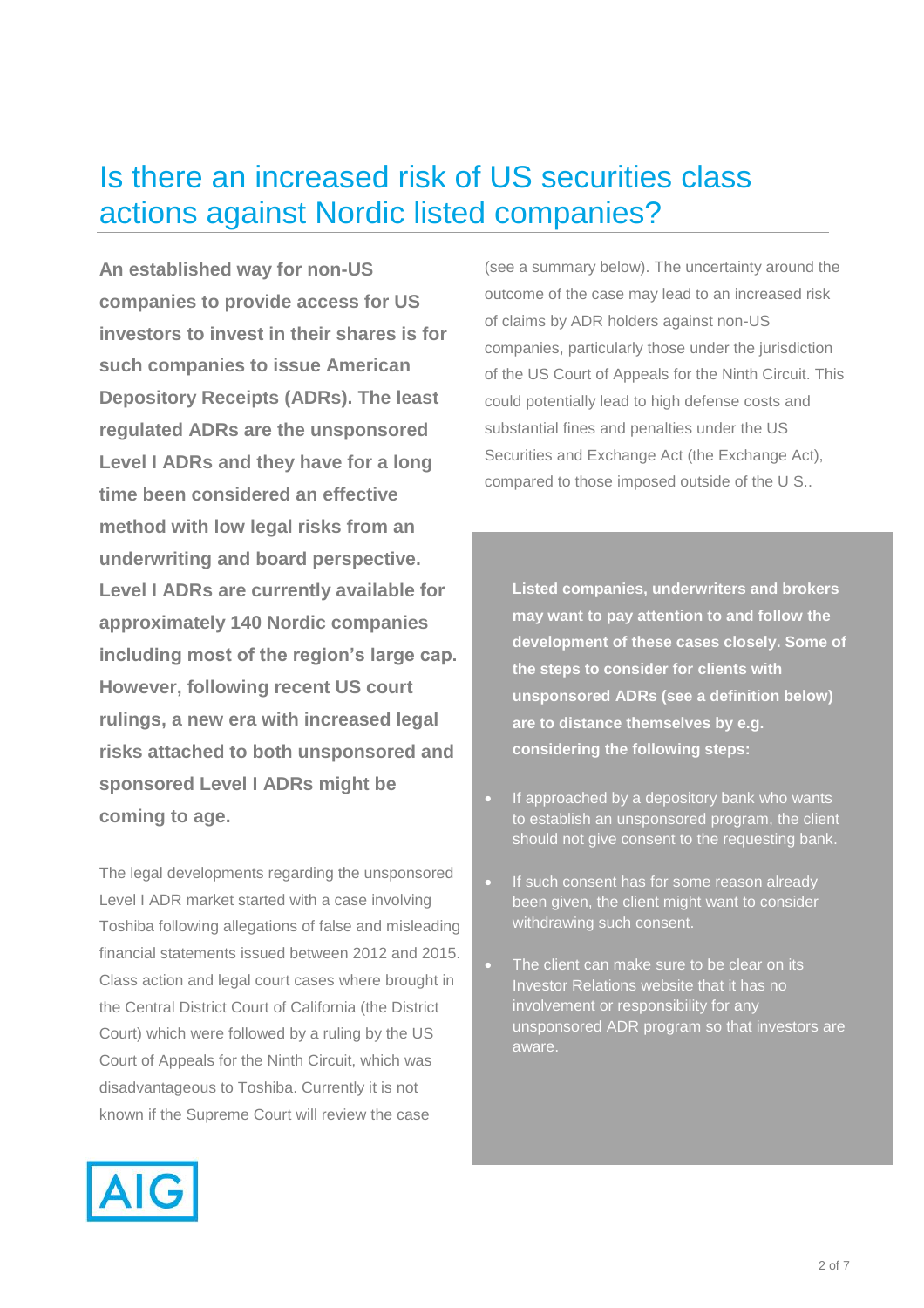### **Uncertainty whether non-US issuers are subject to the Exchange Act**

There is currently an uncertainty whether non-US issuers could be subject to the Exchange Act. For many years, the view on unsponsored Level I ADRs has been that they are connected to low risks seen from an underwriting perspective, but also from a board perspective. The final ruling on the Toshiba case may change the view of the market, though. Even if the case would be dismissed, as was the case in the *Morrison* ruling which had reference to that US securities laws apply to transactions in "securities listed on domestic exchanges" or "domestic transactions in other securities" and where the defendants in the *Morrison* case argued that none of the two prongs were fulfilled, there is potentially still a significant amount of defense costs incurred.

### **Background ADRs**

An ADR is a certificate of a stock issued and held by a US bank. It represents a share (or several shares) in a foreign stock traded on a US exchange. ADRs have many of the same characteristics as stocks e.g. they pay dividend and include voting rights for the ADR holder. There are three different levels of ADRs, I being the lowest and III the highest. There are currently close to 140 Nordic companies that offer Level I ADRs:

- **[Swedish companies with Level I ADRs](https://www.adrbnymellon.com/directory/drs-by-country-profile?country=SE)**
- **[Norwegian companies with Level I ADRs](https://www.adrbnymellon.com/directory/drs-by-country-profile?country=NO)**
- **[Danish companies with Level I ADRs](https://www.adrbnymellon.com/directory/drs-by-country-profile?country=dk)**
- **[Finnish companies with Level I ADRs](https://www.adrbnymellon.com/directory/drs-by-country-profile?country=fi)**

The Level I ADRs are traded on the over-the-counter (OTC) market, i.e. not directly on Nasdaq or the New York Stock Exchange (NYSE). An OTC market:

- 1) Does not require the company to comply with the full Security Exchange Commission (SEC) reporting requirements,
- 2) Does not allow the company to raise capital and,
- 3) Usually requires the use of a stock broker to acquire the ADRs rather than providing direct access for the purchaser as would be the normal procedure on a stock exchange.

Level I ADRs can be either "sponsored" or "unsponsored". Unsponsored ADRs are ADRs where the depository bank, without the involvement or consent of the company, issues ADRs meaning the company has no control over them.

The reason for issuing Level I ADRs is often lower costs and requirements and avoidance of the risk of expensive litigations under US securities laws, or at least it was thought so until recently. The Level II and III ADRs require companies to fulfill all registration and reporting requirements imposed by the SEC such as a 20-F and an F-6. Such ADRs are usually traded directly on a major US stock exchange such as Nasdaq or NYSE. Level III ADRs also provide companies with the possibility to raise capital through a public offering in the US.

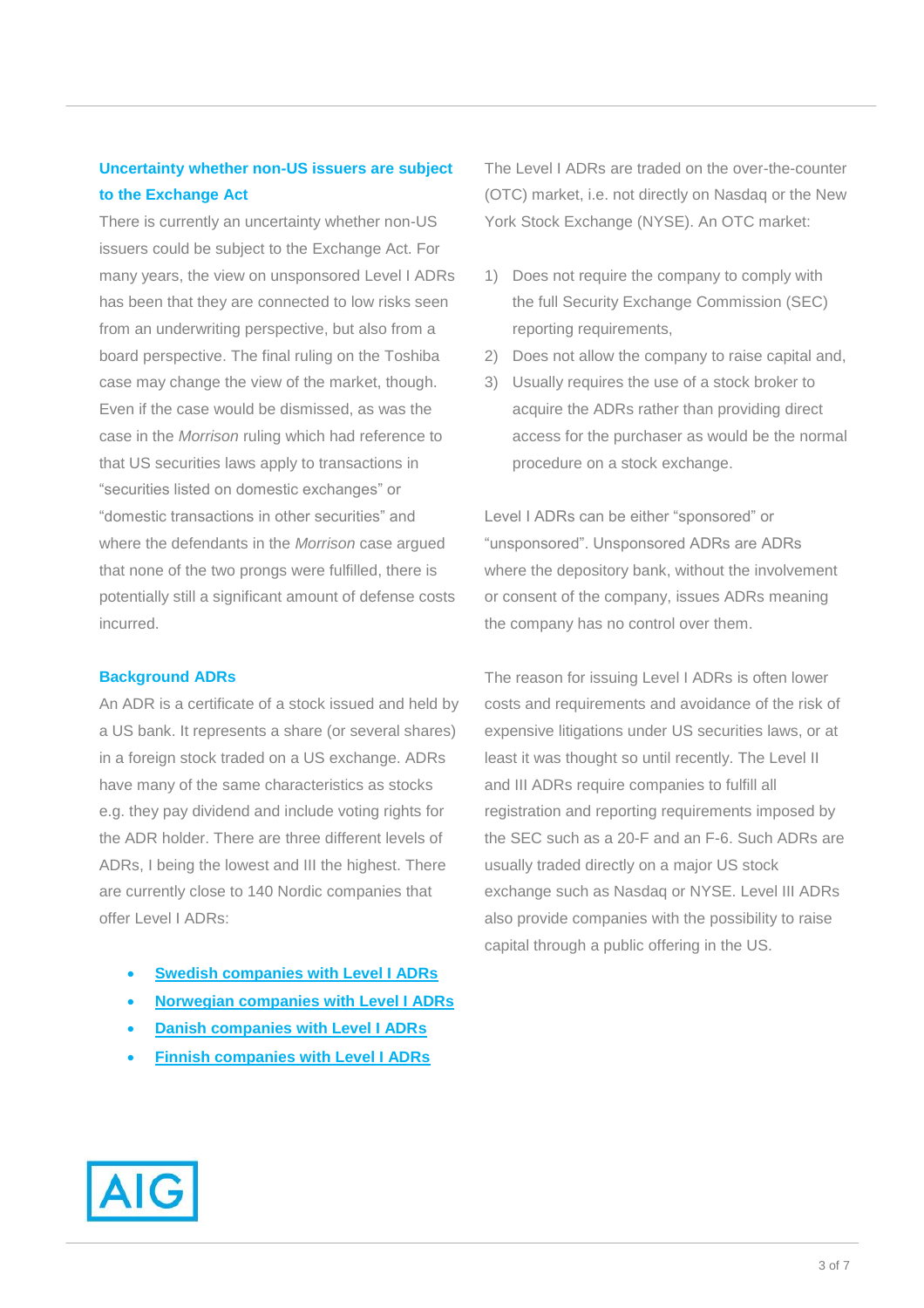

### **The Toshiba case**

Toshiba is a Japanese company listed in Tokyo and Nagoya and with unsponsored Level I ADRs traded on the OTC market. In 2015, Toshiba was targeted by a securities class action in the Central District Court of California (the District Court) for alleged false and misleading financial statements between 2012 and 2015. The allegations led to a significant stock price dip, the resignation of nine executives, including, the CEO and a fine of \$60 million imposed by Japanese securities regulators. Toshiba filed a motion to dismiss arguing that the US securities laws do not apply to the OTC transactions in Toshiba's ADR's and in 2016 the District Court granted the motion to dismiss. This was based on two important pillars:

- 1) The OTC market is not a national exchange.
- 2) There was no transaction in the US between Toshiba and the plaintiffs.

The distinction between ADRs and common stock was critical to the District Courts dismissal.

However, the US Court of Appeals for the Ninth Circuit reversed the decision of the District Court and determined that the ADRs in fact were transacted in the US and that irrevocable liability could in fact have been incurred which is an important aspect from other rulings such as the *Morrison* ruling and the Absolute Activist Investor case. The Appeal Court argued, contrary to the *Morrison* and the Absolute Activist Investor ruling, that the ADRs were purchased in the US, that the plaintiffs were US companies located in the US, that the OTC platform on which the ADRs were traded was located in the US and that the depositary banks that provided the ADR trading was located in the US. The Appeal Court also determined that ADRs are included in the definition of security, especially as a stock, under the Exchange Act.

Toshiba had argued that the Exchange Act should not apply to its ADRs because these were unsponsored. The Appeal Court dismissed this argument; however, the court asked the plaintiffs to clearly state the allegations establishing Toshiba's connection to the ADR transactions which had been vaguely stated in the complaint. Furthermore, the Appeal Court allowed the plaintiffs to amend their

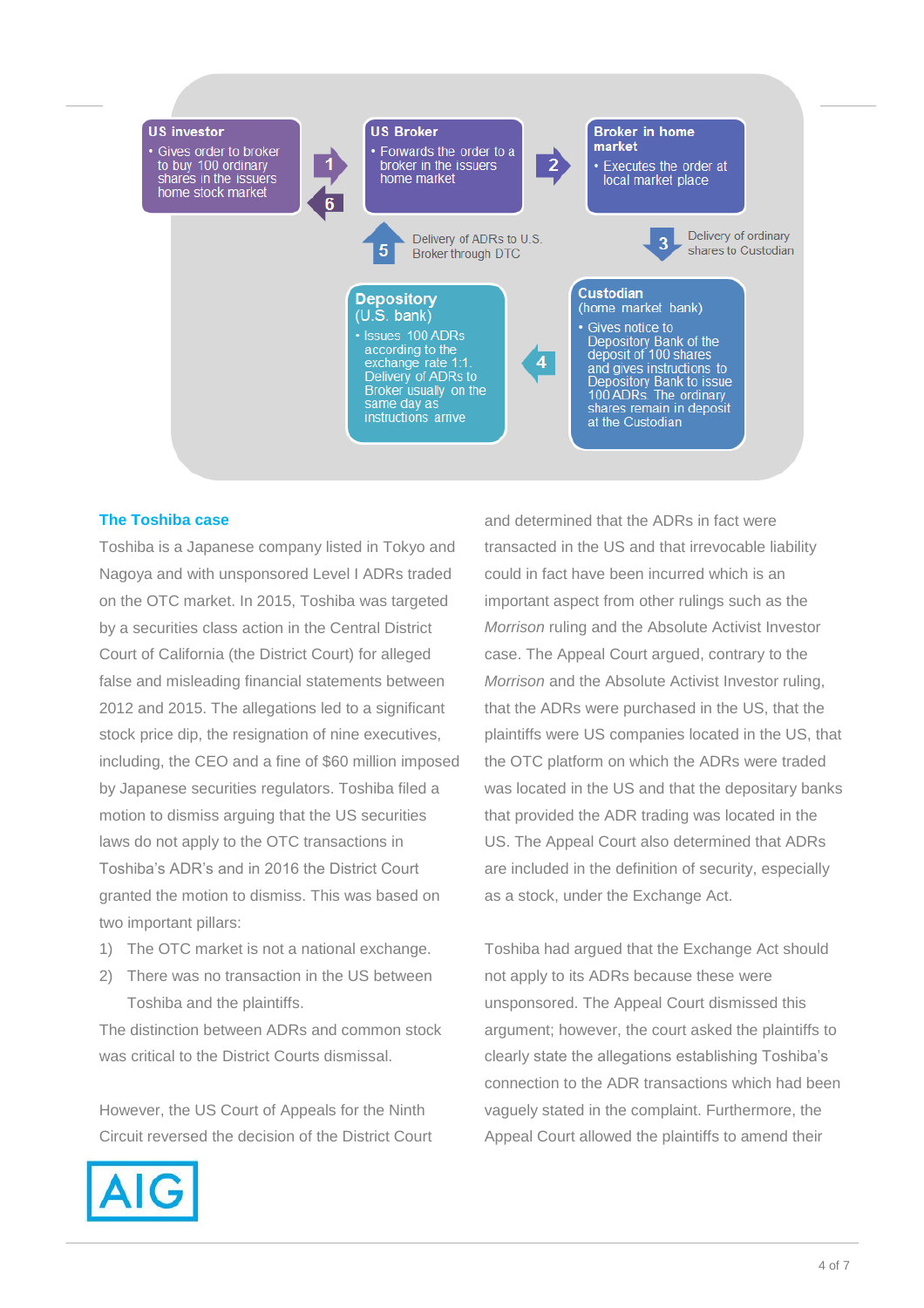complaint to show that there had been a domestic violation of the Exchange Act.

Toshiba is waiting to see if the US Supreme Court's will grant review although it may take several months for the Supreme Court to consider whether to review the case or not. If the Supreme Court agrees to review the Appeal Court's decision, a final decision may not come until 2020. If the Supreme Court rejects the appeal, the case will be remanded to the District Court, and the indecision between the District Court and the Ninth Circuit Court will remain unresolved for now. Before there is a final decision, non-US companies may face an increased risk of claims brought by ADR holders under at least unsponsored programs in US District Courts, particularly those under the jurisdiction of the US Court of Appeals for the Ninth Circuit.

T**here is no guarantee that plaintiffs in the Toshiba case will eventually prevail, however, the case shows that even a foreign company with only Level I ADRs may still be subject to US laws if the pleadings show the misconduct was in connection with the purchase or sale in the US. Non-US entities dealing with any type of security that might possibly be bought in the US would thus benefit from paying close attention to how the legal landscape develops. For now, there seems to be an opening for ADR holders to recover some losses and not get dismissed as per the** *Morrison* **ruling, at least according to the US Court of Appeals for the Ninth Circuit.** 

### **In the Nordics**

It was recently reported in the news that Danske Bank, holding sponsored level I ADR's, is getting prepared for a securities class action in the US.

The plaintiffs are investors that traded Danske Bank's sponsored ADRs between 2014 and 2018. The proposed complaint alleges that the bank has violated federal securities laws in connection with its ongoing \$230 billion money laundering investigation in the Baltics. The proposed complaint alleges that Danske Bank made false and misleading statements and failed to disclose that the bank's internal controls related to anti-money-laundering were weak, that the anti-money-laundering operations did not comply with applicable laws and that the board of directors in the bank failed to monitor and address these issues.

The ADR price of Danske Bank dropped almost 50% between February and October 2018 causing a significant loss to ADR holders. One significant difference between the Danske Bank case and the Toshiba case is that Danske Bank, as it has sponsored ADRs, has explicitly asked U S depository banks to issue the ADRs and has thus been collaborating with these banks. One of the main points in recent filings have been the discussions around if the issuers have been involved in setting the ADRs up and in sponsored programs such involvement and consent have been provided. It remains to be seen if Danske Bank will file a motion to dismiss and whether that motion will be dismissed or not.

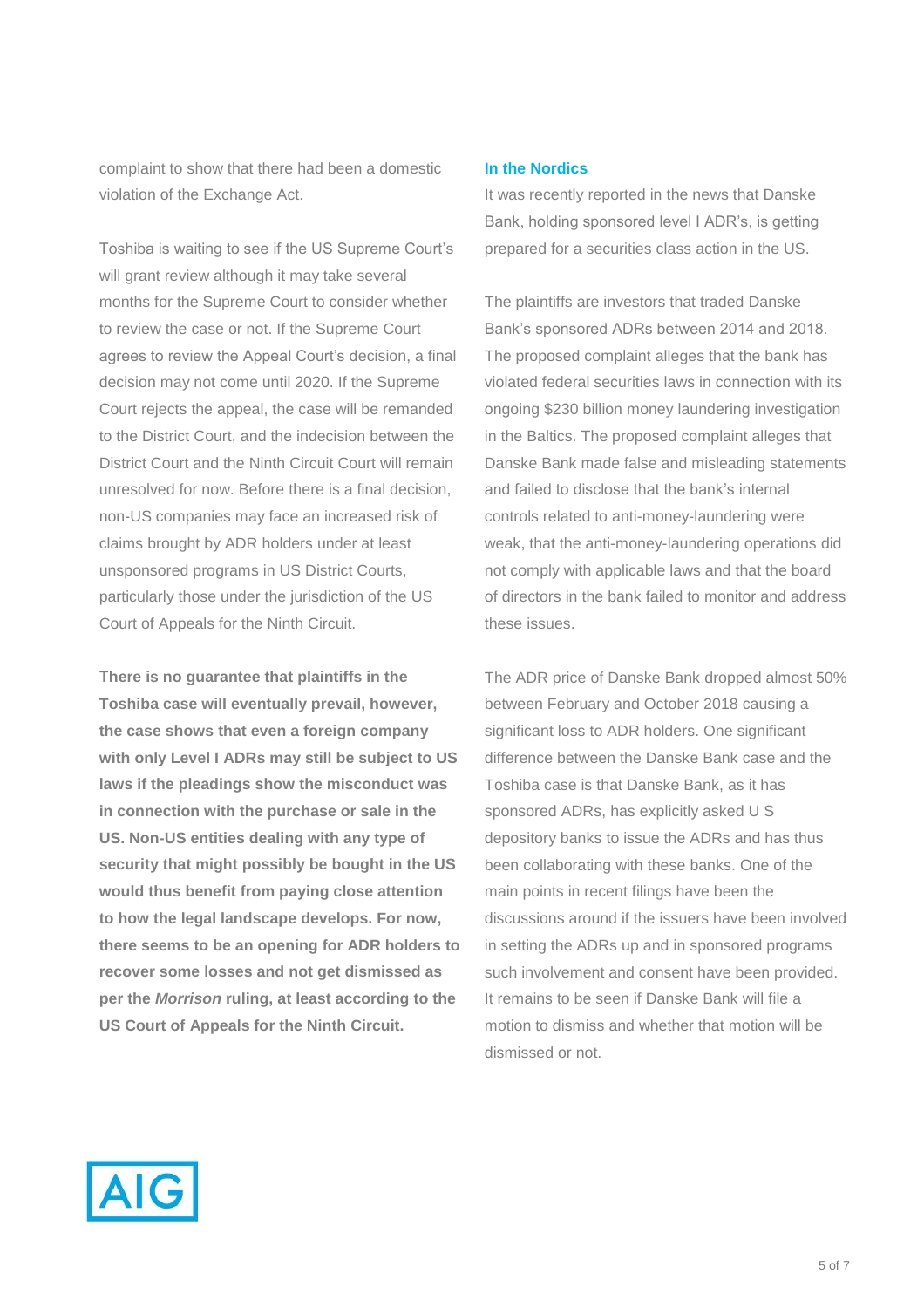**We have seen an increase in sponsored ADR level I claims during the last couple of years.**  The judges come to different conclusions based on the circumstances of the specific case. The last couple of years both *Volkswagen* and *Damiler* have been ruled by judges to be subject to US securities laws while others have been successful in their motion to dismiss.

US securities laws apply to transactions in "securities listed on domestic exchanges" or "domestic transactions in other securities". The two sets of transaction requirements described in the *Morrison* ruling are generally referred to as *Morrison's* first and second prongs. The defendants focus on these two prongs to argue that the OTC transactions in which the investor plaintiffs acquired their ADRs do not satisfy either of *Morrison*'s two prongs. With respect to the first prong the defendants argue that an OTC market, in which Level I ADRs are traded, is not a domestic exchange and with respect to the second prong the defendants argue that it's not a domestic transaction since the shares are listed outside the US.

We have seen several cases where foreign companies with Level I ADRs in the US try to find a settlement as soon as possible, in order to avoid the costs and complexity in connection with US securities class actions. For many companies these types of claims come as a surprise since they were not prepared that their Level I ADRs, sponsored or unsponsored, could be subject to US securities laws. **It's important for underwriters, clients and brokers to put emphasis on the recent activities in the US and take the necessary precautionary actions.**

### **The renewed focus on D&O insurance**

As a market leader on D&O insurance, we often see the overall trends developing and have the ability to act accordingly.

With our leading position we have great experience defending the directors and officers against US claims, regardless of the complexity and size. With the general increase in claims against companies with ADRs trading OTC, and the new risk of US jurisdiction for companies with unsponsored ADR programs, the need for experienced D&O claims handling is more important than ever.

AIG has extensive experience from handling US claims and have handled over 100 securities class actions during the last couple of years. Our extensive panel of law firms in the US, with expertise in handling different type of D&O claims, is at service to our clients. It is vital to have experienced defense counsels with strong knowledge of US law when defending these types of claims.

Whereas D&O insurance occasionally has been seen as a commodity product in recent years, the risk of large and complex personal lawsuits in the US, for non US issuers, is expected to change the view on D&O insurance.

Going forward we expect to see much more emphasis on the actual experience of the D&O insurer to defend the insureds in these types of claims compared to recent years focus on coverage and premium negotiations**, taking D&O insurance back to the core of its purpose**.